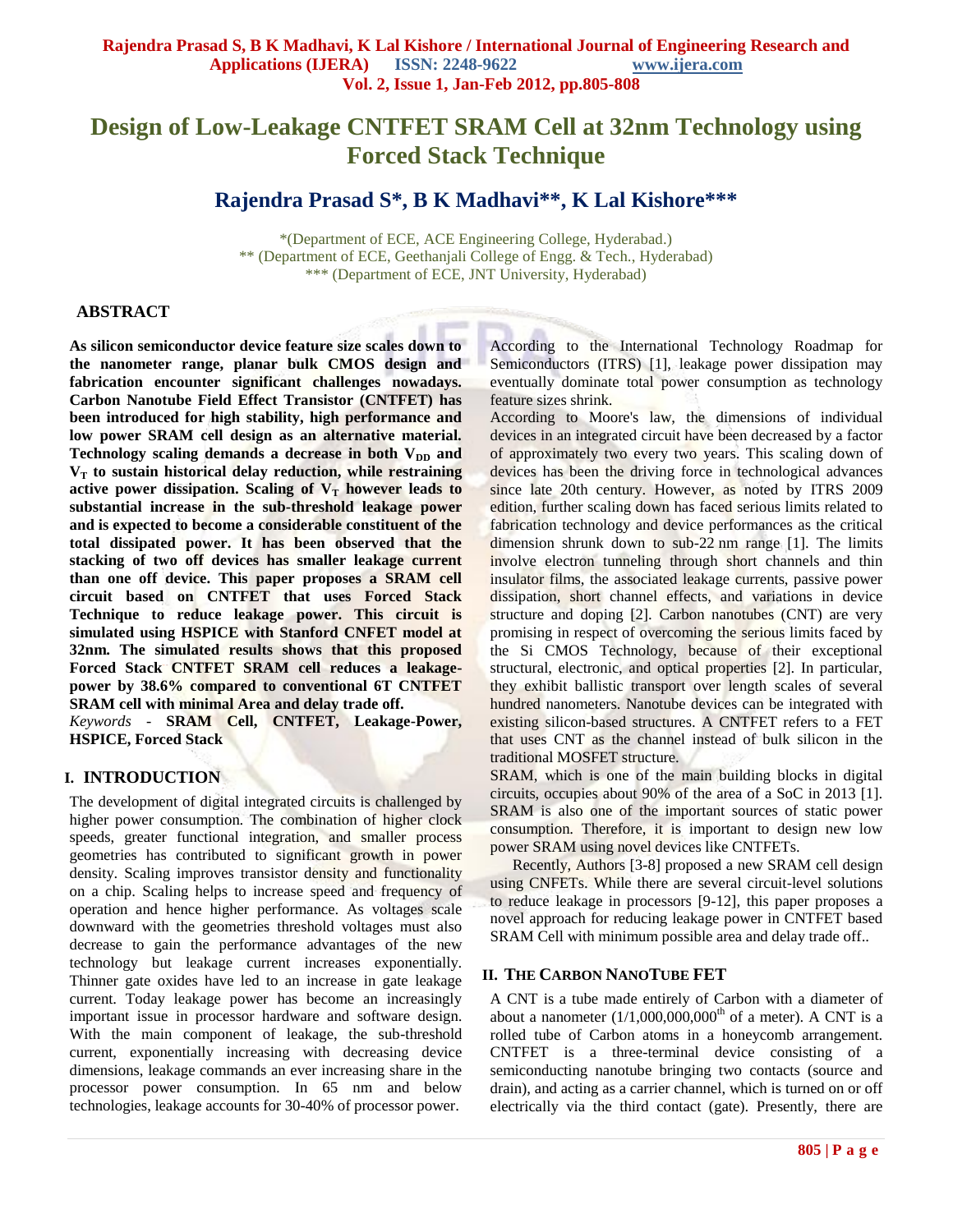#### **Rajendra Prasad S, B K Madhavi, K Lal Kishore / International Journal of Engineering Research and Applications (IJERA) ISSN: 2248-9622 www.ijera.com Vol. 2, Issue 1, Jan-Feb 2012, pp.805-808**

several types of CNTFETs have been fabricated, but CNTFET geometries may be grouped in two major categories: planar and coaxial CNTFET, whether planar or coaxial, relies on simple principles, while being governed by additional phenomena such as 1D density of states (DOS), ballistic transport, and phonon scattering [13].

Planar CNTFETs as shown in Fig. 1(a) constitute the majority of devices fabricated to date, mostly due to their relative simplicity and moderate compatibility with existing manufacturing technologies. The coaxial geometry as shown in Fig. 1(b) maximizes the capacitive coupling between the gate electrode and the nanotube surface, thereby inducing more channel charge at a given bias than other geometries. This improved coupling is desirable in mitigating the short-channel effects that plague technologies like CMOS as they downside device features. Parameters such as pitch, channel length (Lch), gate width (Wgate), and number of tubes will affect the performance of CNFET. The threshold voltage of CNFET is determined by the CNT diameter [14].



Fig. 1: Structures of CNTFETs: (a) planar (b) coaxial

Carbon nanomaterials have been identified as potential candidates to replace silicon in high-speed, low-power device channels. Channel length of CNTFETs can be reduced to 5nm, before tunneling at room temperature results in unacceptable leakage currents. The sizing of a CNTFET is equivalent to adjusting the number of tubes.

#### **III. FORCED STACK BAICS**

Stacking transistor can reduce sub-threshold leakage [9]. So it is called stacked effect. Where two or more stacked transistor is turned off together, the result can reduce the leakage power. The effect of stacking on reducing leakage can be understood from the Fig. 2.



If the input is '0', then both transistor M1 and M2 are turned off. Here Vx is the intermediate node voltage between M1 and M2. Transistor M2 has its internal resistance. Due to this resistance Vx is greater than the ground potential. This positive Vx results in a negative gate-source (Vgs) for the M1 transistor and the negative source-base voltage (Vsb) for M1. Here M1 also has a reduced drain-source voltage (Vds), which lower the drain induced barrier lowering (DIBL) effect. These three effects together reduced the the leakage power. The Figure 3 also illustrates the concept of Stacking effect.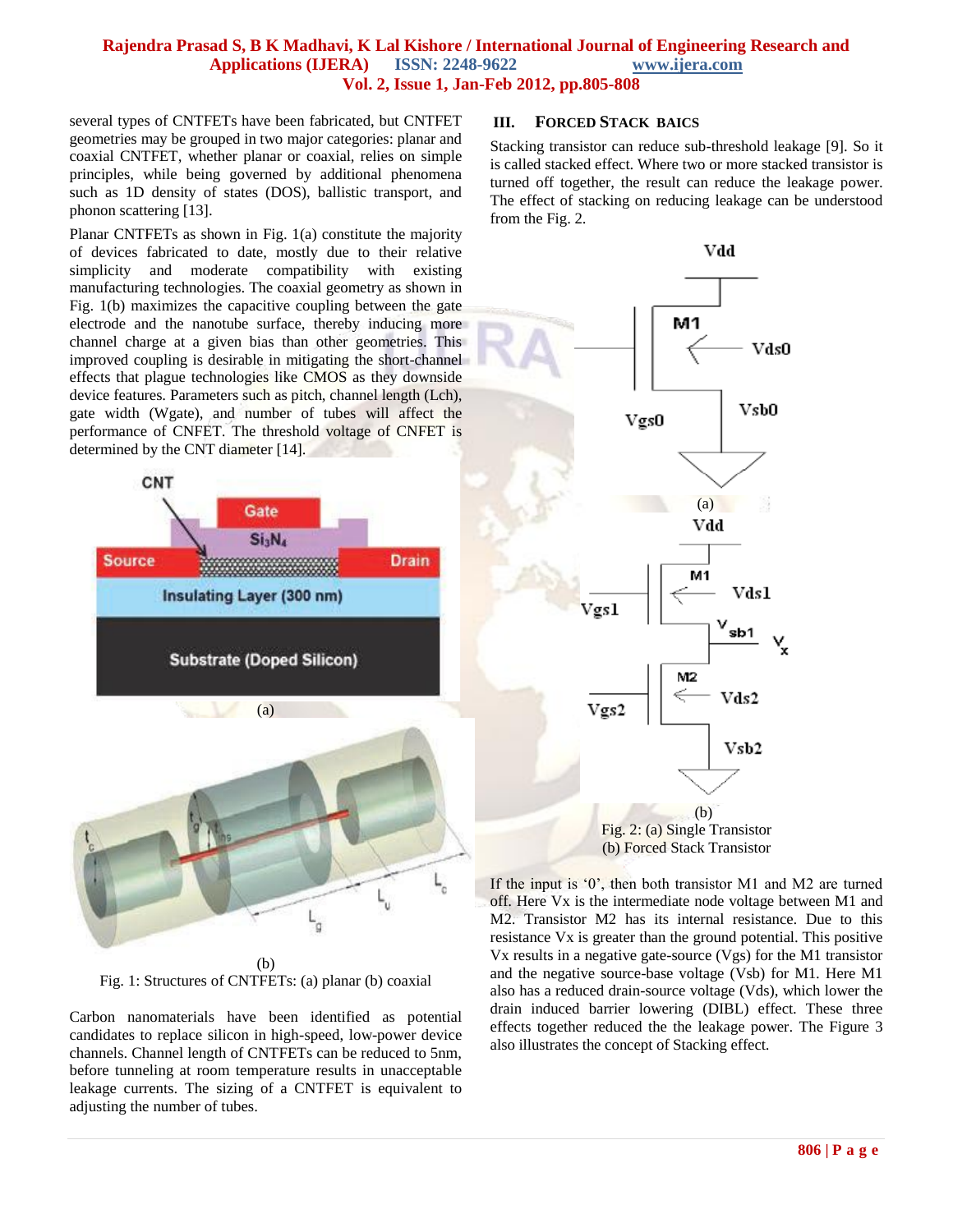#### **Rajendra Prasad S, B K Madhavi, K Lal Kishore / International Journal of Engineering Research and Applications (IJERA) ISSN: 2248-9622 www.ijera.com Vol. 2, Issue 1, Jan-Feb 2012, pp.805-808**



Fig. 3: Leakage current difference between a single OFF device and a stack of two OFF devices.

# **IV. THE PROPOSED FORCED STACK CNTFET SRAM CELL**

Fig. 4 shows a SRAM Cell based on CNTFETs using Forced Stack Technique to reduce leakage power. Two pairs of Stack transistors (M1, M4 and M5, M8) are used in the SRAM cell. One in each pair is activated during idle mode based upon the value of the bit stored in the cell. This disconnects the OFF transistors from supply while retaining supply to the ON transistors. The effect of stacking the transistor results in the reduction of subthreshold leakage current when two or more transistors are turned off together. In the Conventional 6T CNTFET SRAM Cell there are only 6 transistors. But here in case of forced stack CNTFET SRAM Cell two extra pull up transistors (M4 and M8) and two extra pull down transistors (M1 and M5) are added in addition to original 6 transistors. M2, M3, M5, M7, M9 and M10 are original six transistors. All inputs share the same input in the forced stack circuit. This forced stack technique is a state saving technique. That means when the circuit is in OFF mode it saves the current state. The main drawback of this forced stack inverter is that it can not use the high Vth transistor. Because if it use the high Vth transistor than there is a dramatic increase of delay. This delay increase is 5X larger than the conventional CMOS.

In CNTFETs the number of tubes used for each transistor decides their size. In this design 1 tube is used in all the stack transistors (M1, M4, M5 and M8), 2 tubes are used in two pullup transistors M3, M7 and two access transistors M9 and M10. 3 tubes are used in two pull-down transistors M2 and M6.



Fig. 4: The Proposed Forced Stack CNTFET SRAM Cell

#### **V. SIMULATION RESULTS**

The proposed SRAM cell based on CNTFETs is designed and simulated using the Synopsis HSPICE. Simulations performed with Stanford CNTFET model at 32nm feature size with supply voltage  $V_{DD}$  of 0.9V [15].

The following technology parameters are used for simulation of 6T and 7T SRAM cells using CNTFET Technology [16]:

- Physical channel length (L\_channel) =  $32.0$ nm.
- The length of doped CNT source/drain extension region  $(L<sub>s</sub>d) = 32.0nm.$
- Fermi level of the doped  $S/D$  tube (Efo) = 0.6 eV.
- The thickness of high-k top gate dielectric material (Tox)  $= 4.0$ nm.
- Chirality of tube  $(m,n) = (19,0)$ .
- $CNT$  Pitch = 10nm.
- Flatband voltage for n-CNTFET and p-CNTFET (Vfbn and  $Vfbp$  = 0.0eV and 0.0eV.
- The mean free path in intrinsic CNT (Lceff  $) = 200.0$ nm.
- The mean free path in  $p+/n+$  doped CNT = 15.0nm.
- The work function of Source/Drain metal contact  $= 4.6$ eV.
- CNT work function  $= 4.5$ eV.

The HSPICE Cscope is used for displaying and measuring simulation parameters. From these measurements it is conformed that the leakage currents through off transistors of CNTFET SRAM Cell with Forced stack Transistors are very